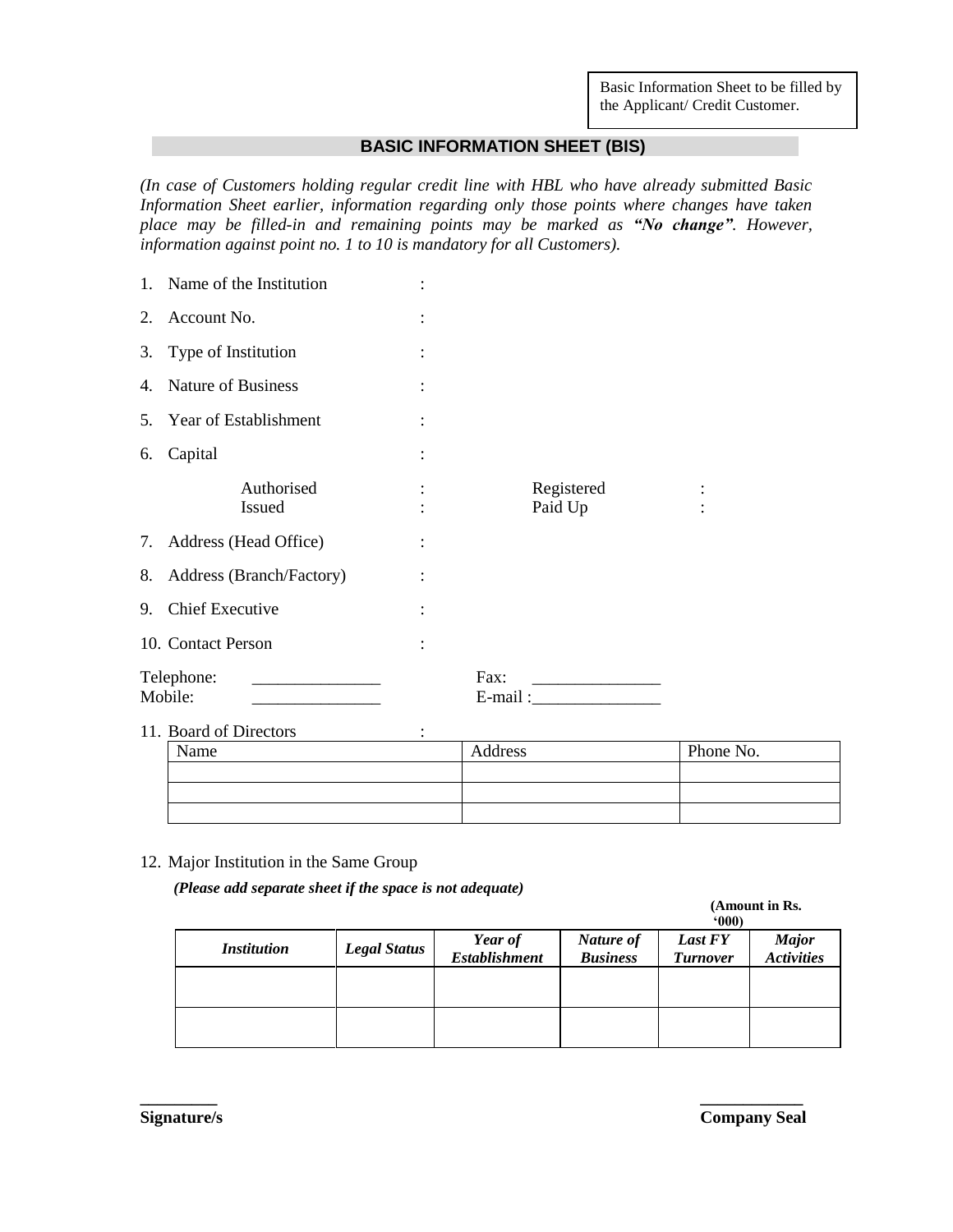### Promoters / Major Shareholders :

| S. No.                      | Name, Citizenship No., Date and<br><b>Place of Issue</b> | <b>Address</b> | <b>Father's Name</b> | Grandfather's<br>Name |
|-----------------------------|----------------------------------------------------------|----------------|----------------------|-----------------------|
|                             |                                                          |                |                      |                       |
| $\mathcal{D}_{\mathcal{L}}$ |                                                          |                |                      |                       |
| $\mathcal{R}$               |                                                          |                |                      |                       |
| 4                           |                                                          |                |                      |                       |
|                             |                                                          |                |                      |                       |

13. Profile of Promoters **(***Add separate sheet if space is inadequate***)**

| S. No. | Name | <b>Academic Qualification</b> | <b>Experience</b> |
|--------|------|-------------------------------|-------------------|
|        |      |                               |                   |
| ◠      |      |                               |                   |
| 3      |      |                               |                   |
|        |      |                               |                   |
|        |      |                               |                   |

14. Fixed and Financial Assets held by promoters **(***Add separate sheet if space is inadequate***)**

| S. No.                      | <b>Name of Promoters</b> | <b>Details of Property</b><br>(Land/Building /FDR/NSB/<br>Share/Debentures, etc.) | Actual/<br><b>Estimated</b><br>value | <b>Remarks</b> |
|-----------------------------|--------------------------|-----------------------------------------------------------------------------------|--------------------------------------|----------------|
|                             |                          |                                                                                   |                                      |                |
| $\mathcal{D}_{\mathcal{L}}$ |                          |                                                                                   |                                      |                |
| 3                           |                          |                                                                                   |                                      |                |
|                             |                          |                                                                                   |                                      |                |
|                             |                          |                                                                                   |                                      |                |

- 15. Company/Institution Profile:
	- a) Whether manufacturing, trading, wholesale, retail, service or trading?

**\_\_\_\_\_\_\_\_\_ \_\_\_\_\_\_\_\_\_\_\_\_**

**Signature/ s Company Seal**

b) Approximate cash turnover (Daily/Weekly/Monthly/Yearly)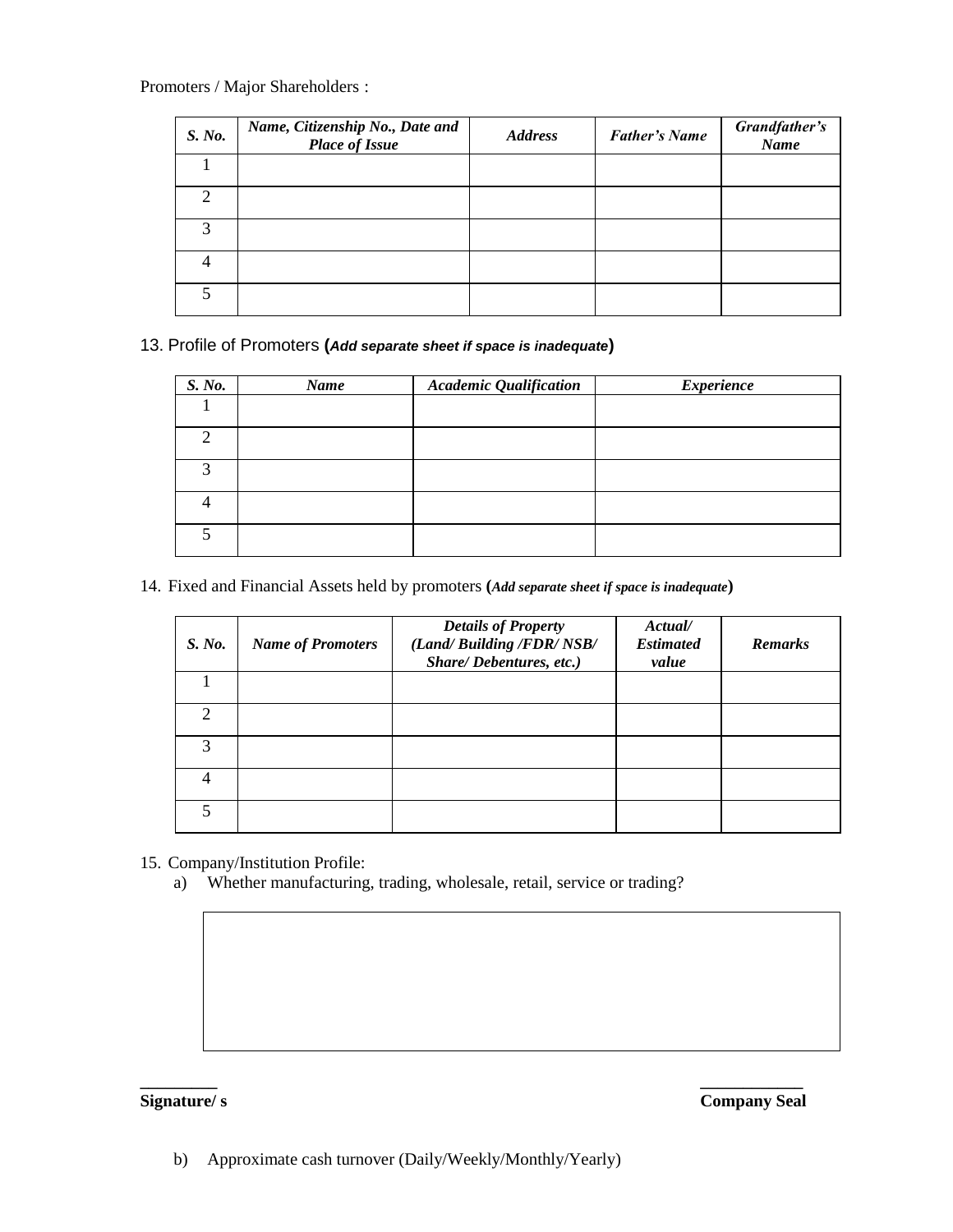c) Organization Structure running the company/ institution

- d) Management Detail:
	- i) First Line (Decision maker)

ii) Second Line (Support level)

iii) Total Manpower

| Administrative Staff | Labour Staff |  |
|----------------------|--------------|--|

e) Marketing Activities

i) Products *(Product mix, variety, target market, use, etc.)*

# **\_\_\_\_\_\_\_\_\_ \_\_\_\_\_\_\_\_\_\_\_\_**

**Signature/ s Company Seal**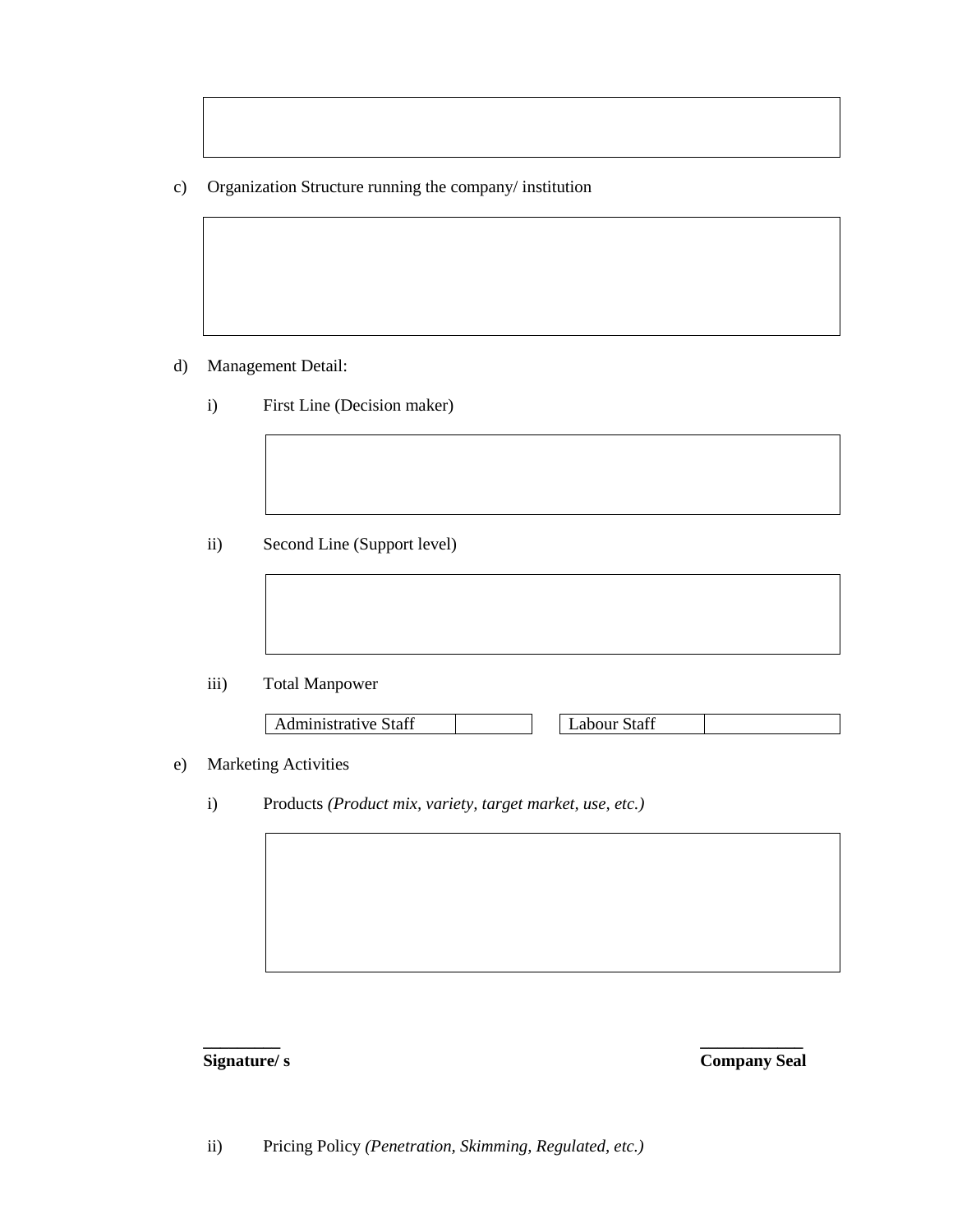iii) Promotion Strategy *(Discounts, incentives, advertisements, etc.)*

iv) Placement *(Distribution channels, areas covered, medium used, etc.)*

f) Production Activities *(Machinery, raw materials, capacity, utilization, product mix, processes, etc.)*

**Signature/ s Company Seal**

16. (i) Present Bank/ existing facilities enjoyed from HBL/ Other Banks /Financial Institutions by the institution. **(***Add separate sheet if space is inadequate***)**

**\_\_\_\_\_\_\_\_\_ \_\_\_\_\_\_\_\_\_\_\_\_**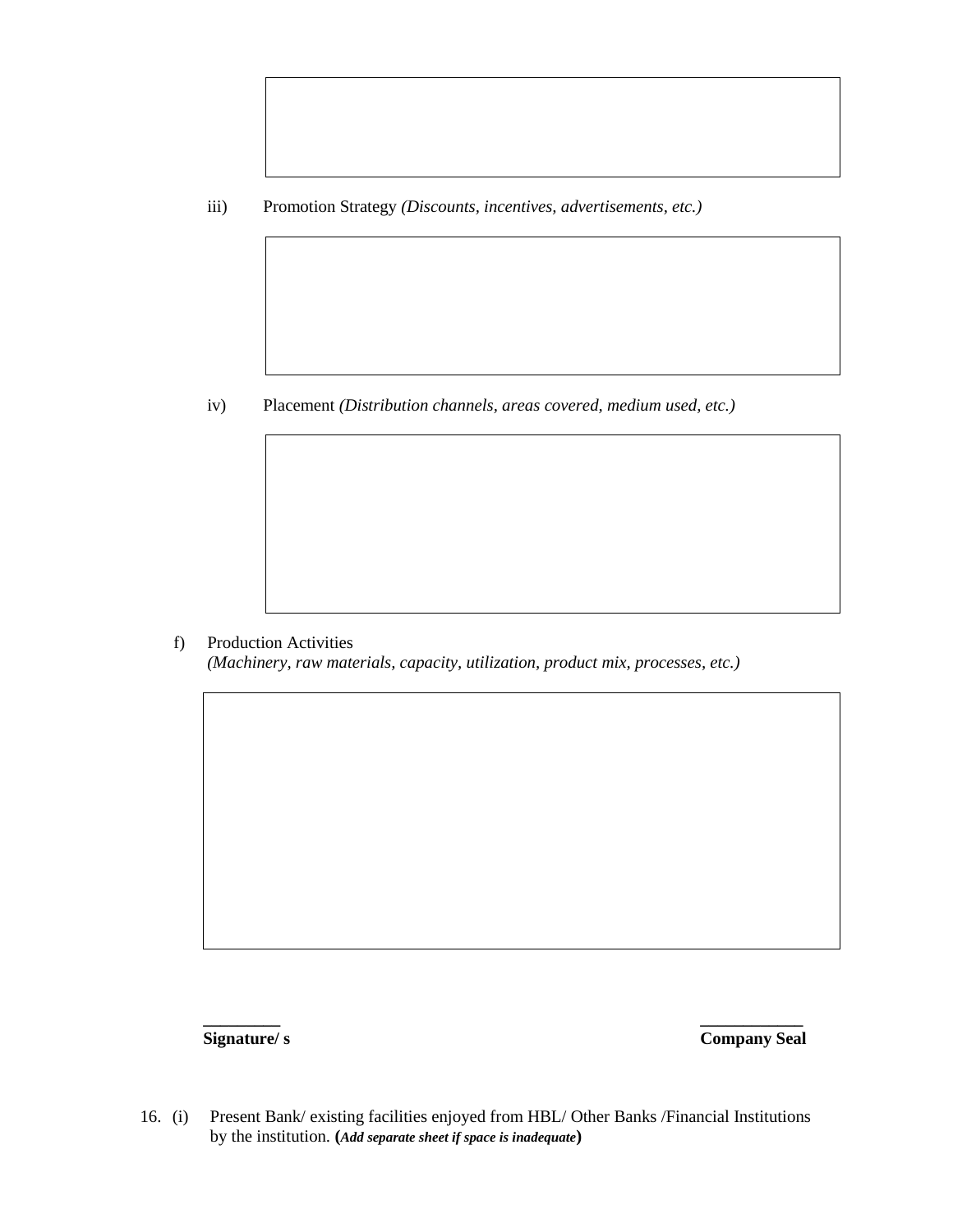| Name of Bank /<br><b>Financial</b><br><i><b>Institutions</b></i> | Nature of<br><b>Facilities</b> | Limits<br>(in Rs.) | <b>Present</b><br><b>Outstanding</b><br>(in Rs.) | <b>Securities</b><br>Details/Value |
|------------------------------------------------------------------|--------------------------------|--------------------|--------------------------------------------------|------------------------------------|
|                                                                  |                                |                    |                                                  |                                    |
|                                                                  |                                |                    |                                                  |                                    |
|                                                                  |                                |                    |                                                  |                                    |

(ii) Present Bank/ existing facilities enjoyed from HBL/ Other Banks and Financial Institutions by the sister concern/s. **(***Add separate sheet if space is inadequate***)**

| <b>Name of Sister</b><br>Concern/s | Name of<br><b>Bank / FI</b> | Nature of<br><b>Facility/ies</b> | Limits<br>(in Rs.) | <b>Present</b><br><b>Outstanding</b><br>(in Rs.) | <b>Securities</b><br>Details/Value |
|------------------------------------|-----------------------------|----------------------------------|--------------------|--------------------------------------------------|------------------------------------|
|                                    |                             |                                  |                    |                                                  |                                    |
|                                    |                             |                                  |                    |                                                  |                                    |
|                                    |                             |                                  |                    |                                                  |                                    |

17. Facilities requested from Himalayan Bank Limited

| <b>Total Funded</b> | <b>Total Non Funded</b> | <b>Other Banking</b> | <b>Remarks</b> |
|---------------------|-------------------------|----------------------|----------------|
| <b>Facilities</b>   | <b>Facilities</b>       | <b>Facilities</b>    |                |
|                     |                         |                      |                |

**\_\_\_\_\_\_\_\_\_ \_\_\_\_\_\_\_\_\_\_\_\_\_**

18. Purpose/ Reason for seeking such facility/facilities from HBL:

**Signature Company Seal**

19. Details of Securities Offered and documents attached:

19.1 Land and/or Building: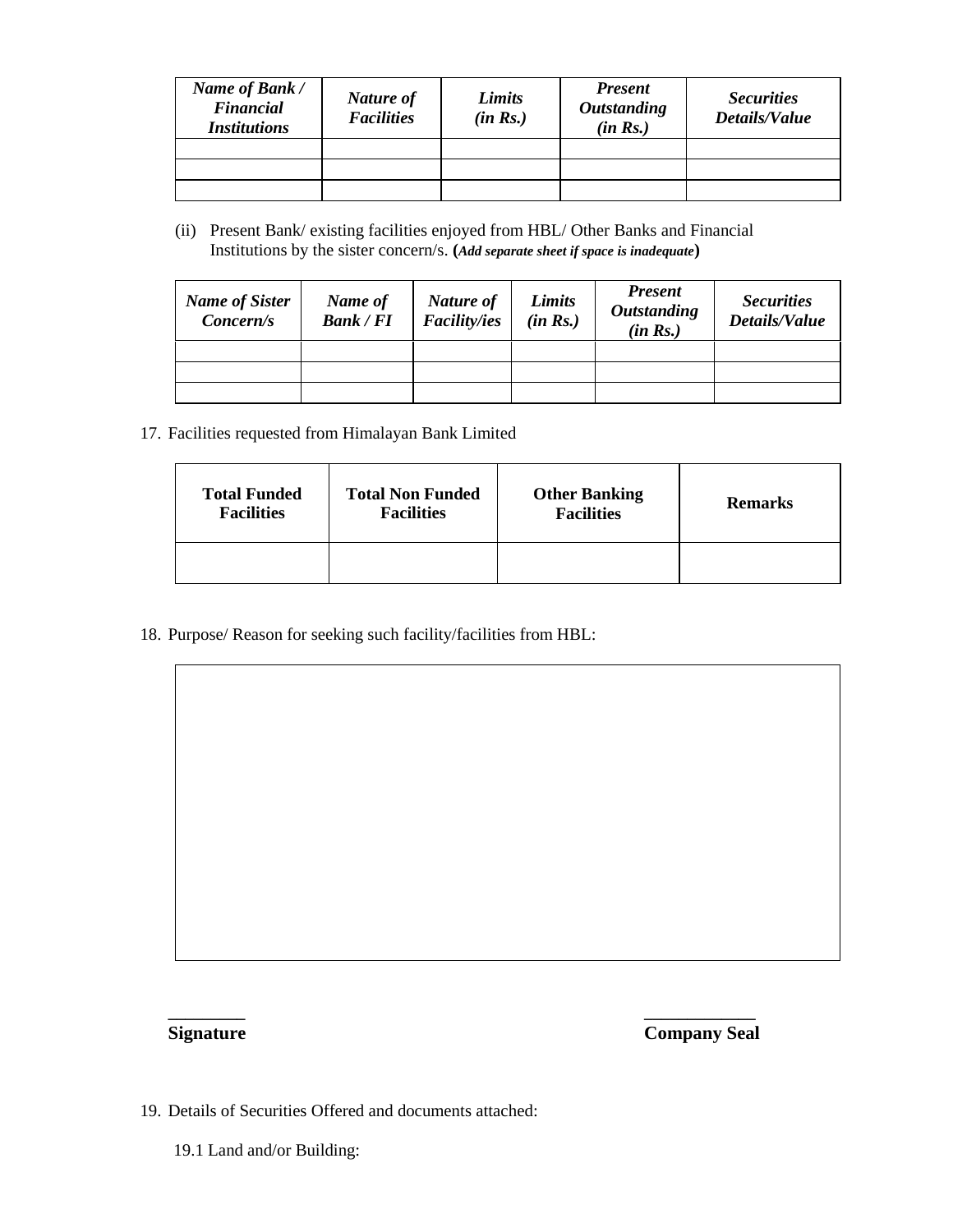| Owner | Relationship to the<br>company/proprietors | Location / Kitta No. / Land<br>Area/ Building Built up Area | Estimated<br><b>Market Value</b> |
|-------|--------------------------------------------|-------------------------------------------------------------|----------------------------------|
|       |                                            |                                                             |                                  |
|       |                                            |                                                             |                                  |
|       |                                            |                                                             |                                  |
|       |                                            |                                                             |                                  |

Source Property (Mode of Property Ownership Transfer:

| Type                       | Date of transfer |
|----------------------------|------------------|
| ] Rajinama                 |                  |
| ] Halai Dekhiko Bakaspatra |                  |
| <b>Family Separation</b>   |                  |

19.2 Details of other securities proposed:

| S. No. | <b>Details of securities</b> | Ownership | <b>Market Value</b> | <b>Remarks</b> |
|--------|------------------------------|-----------|---------------------|----------------|
|        |                              |           |                     |                |
|        |                              |           |                     |                |
|        |                              |           |                     |                |
|        |                              |           |                     |                |

19.3 Documents attached (Photocopy): (Please mark cross 'X' that are not attached))

- a. Property Title Deed (Lalpurja )
- b. Blue print of cadestral map (Napi Naksha)
- c. Recent land tax payment receipt from Malpot office (Tiro Tireko Rashid)
- d. Wealth tax payment receipt
- e. Copy of property ownership transfer deed
- f. Certificate from Local Government Agency certifying four boundaries of the proposed property along with kitta no. (Char-Killa Pramanit)
- g. Citizenship certificate of the Property owner
- h. Approved drawings of building along with the approval certificate (Naksha  $\&$ Pass Certificate)
- i. "No Objection Letter" (NOC) in case of collateral owned by third party (Manjurinama)
- j. Relationship certificate of legal heirs issued by local authority
- k. NOC from legal heirs of owner/s of the property/ies for mortgage of the property/ies in the name of Bank

**\_\_\_\_\_\_\_\_\_ \_\_\_\_\_\_\_\_\_\_\_\_**

**Signature Company Seal**

22 Financial Statements/Balance Sheets

Attached [ ] (Please enclose last three years audited / Provisional/ Projected Balance sheet / financial statements)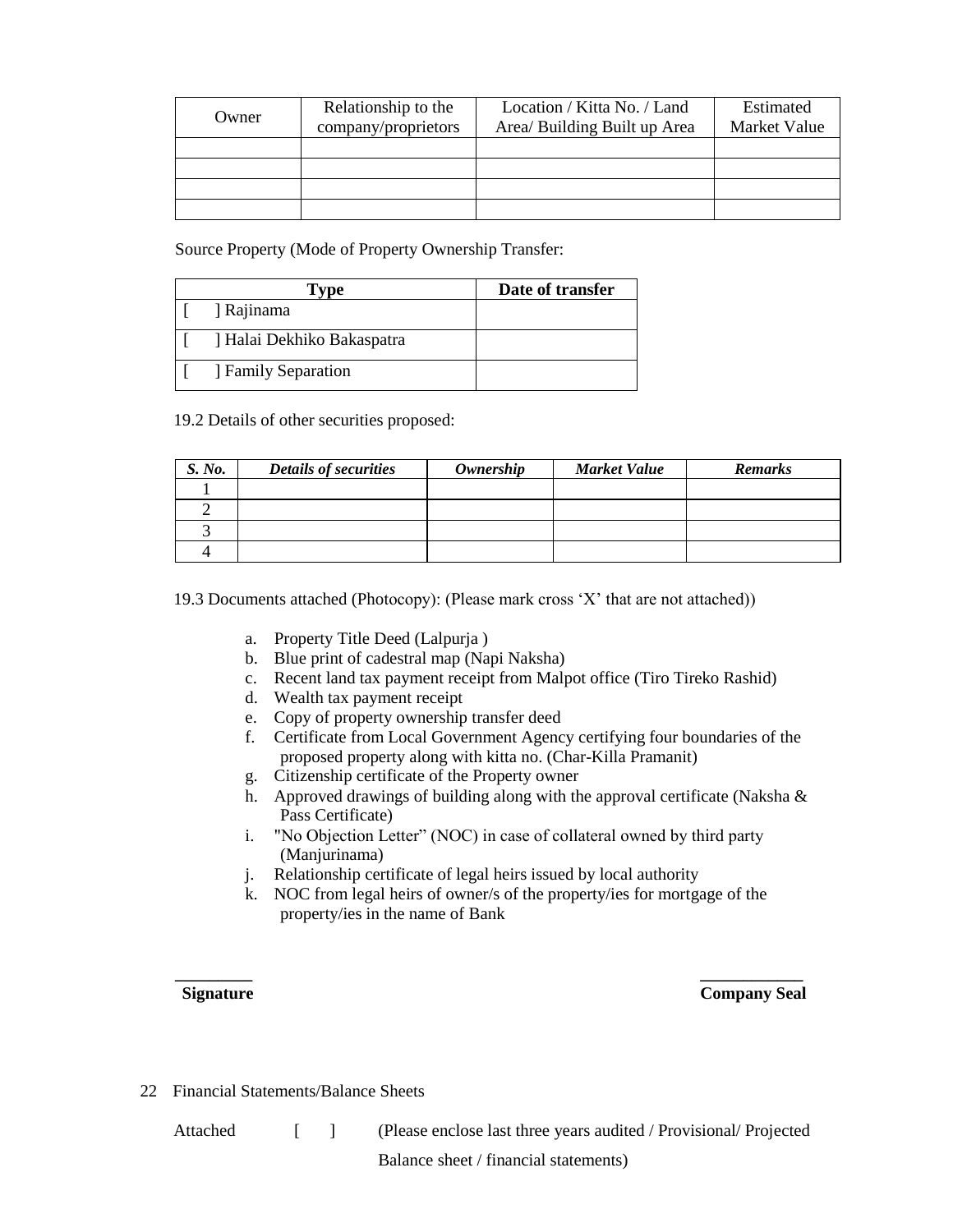Not attached [ ] (Please fill the attached financial chart for reference)

- 23 Other Documents attached: (Please mark cross 'X' that are not attached)
	- 1. Article & Memorandum of Association / Partnership Deed
	- 2. Institution Registration Certificate
	- 3. Tax Clearance Certificate / PAN Card / VAT registration certificate
	- 4. Joint venture Agreement (wherever applicable)
	- 5. Detailed Feasibility Report of the project (in case of project financing)
	- 6. Resolution of Partners / Board of Directors for availing:
		- (i) Banking facilities including credit facilities
		- (ii) Authorization for signing security document
		- (iii) Authorization to mortgage proposed collateral
		- (iv) Mortgage company's/Institution assets
		- (v) Provide undertaking
		- (vi) Provide Corporate Guarantee
	- 7. Copy of citizenship certificate of major shareholders.

I / We declare that all the particulars and information given above are true, correct and complete and that they shall form the basis for any decision making in regard to any credit / facility.

I /We shall be ready to provide any other information / document as required by the Bank for further process.

 $Signature / (s) : ____________$ *Name : \_\_\_\_\_\_\_\_\_\_\_\_\_\_\_\_\_\_\_\_\_\_\_\_\_\_\_\_\_*

*Designation : \_\_\_\_\_\_\_\_\_\_\_\_\_\_\_\_\_\_\_\_\_\_\_\_\_\_\_\_\_*

*Date :\_\_\_\_\_\_\_\_\_\_\_\_\_\_\_\_ \_\_\_\_\_\_\_\_\_\_\_\_\_\_\_\_*

*Seal of the Company*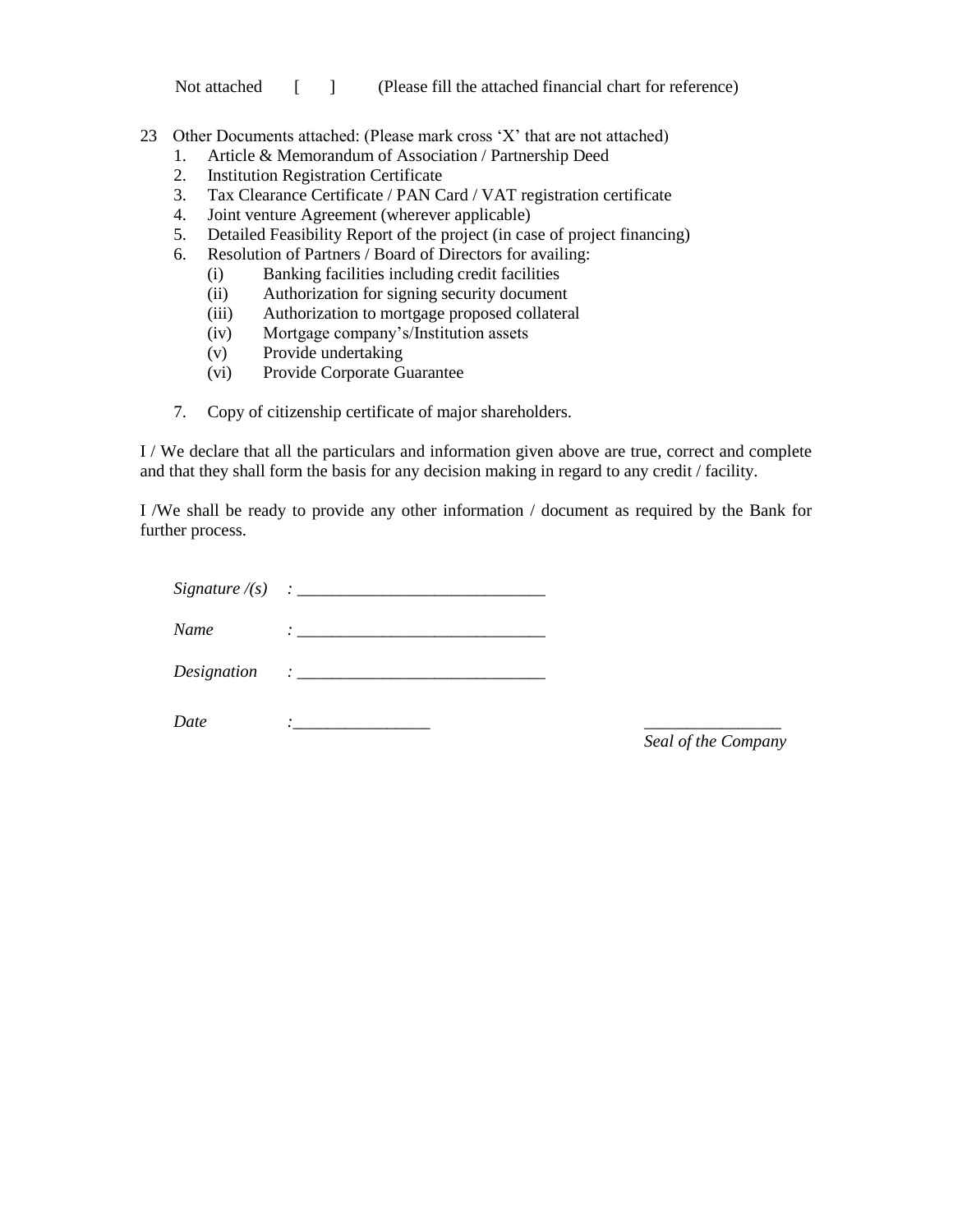# **F I N A N C I A L S T A T E M E N T**

## **Balance Sheet**

# **For the F.Y \_\_\_\_\_\_\_\_\_**

|                                         |           |           |                                                        |           | (In '000s) |
|-----------------------------------------|-----------|-----------|--------------------------------------------------------|-----------|------------|
| <b>LIABILITIES</b>                      | Last year | This year | <b>ASSETS</b>                                          | Last year | This year  |
| Capital (Invested $&$                   |           |           | Land $&$ building                                      |           |            |
| Paid up)<br><b>Accumulated Profits</b>  |           |           | Furniture & Fixture                                    |           |            |
| Borrowing from<br>members of firm       |           |           | Machinery, Equipment $\&$<br>Vehicle                   |           |            |
| Borrowing from<br>Companies in the      |           |           | Non<br>Total<br>Fixed<br>$\&$<br><b>Current Assets</b> |           |            |
| group<br>Loan (Shareholders)            |           |           | <b>Stocks</b>                                          |           |            |
| Long Term Credits                       |           |           | <b>Bills Receivable</b>                                |           |            |
| Adv. Pmt./deposits                      |           |           | <b>Sundry Debtors</b>                                  |           |            |
| by the customer<br><b>Bills Payable</b> |           |           | Other Investment                                       |           |            |
| Sundry creditors                        |           |           | Cash on hand & bank                                    |           |            |
| Bank Loan &                             |           |           | Deposits/Staff adv.                                    |           |            |
| overdraft                               |           |           | L/C, GT Cash Margin                                    |           |            |
|                                         |           |           | Misc. assets/advance                                   |           |            |
| <b>TOTAL</b><br><b>LIABILITIES</b>      |           |           | <b>TOTAL ASSETS</b>                                    |           |            |

### **Income Statement**

**For the F.Y \_\_\_\_\_\_\_\_\_**

|                            |              |              |                       | (In '000s)   |                     |  |
|----------------------------|--------------|--------------|-----------------------|--------------|---------------------|--|
| <b>EXPENSES</b>            | Last<br>Year | This<br>Year | <b>INCOME</b>         | Last<br>Year | <b>This</b><br>Year |  |
| <b>Opening Stocks</b>      |              |              | Sales                 |              |                     |  |
| Purchase of the year       |              |              | <b>Closing Stocks</b> |              |                     |  |
| Overhead Expense           |              |              |                       |              |                     |  |
| Profit (Loss) for the year |              |              |                       |              |                     |  |
| TOTAL                      |              |              | <b>TOTAL</b>          |              |                     |  |

**\_\_\_\_\_\_\_\_\_ \_\_\_\_\_\_\_\_\_\_\_\_**

**Signature/s Company Seal**